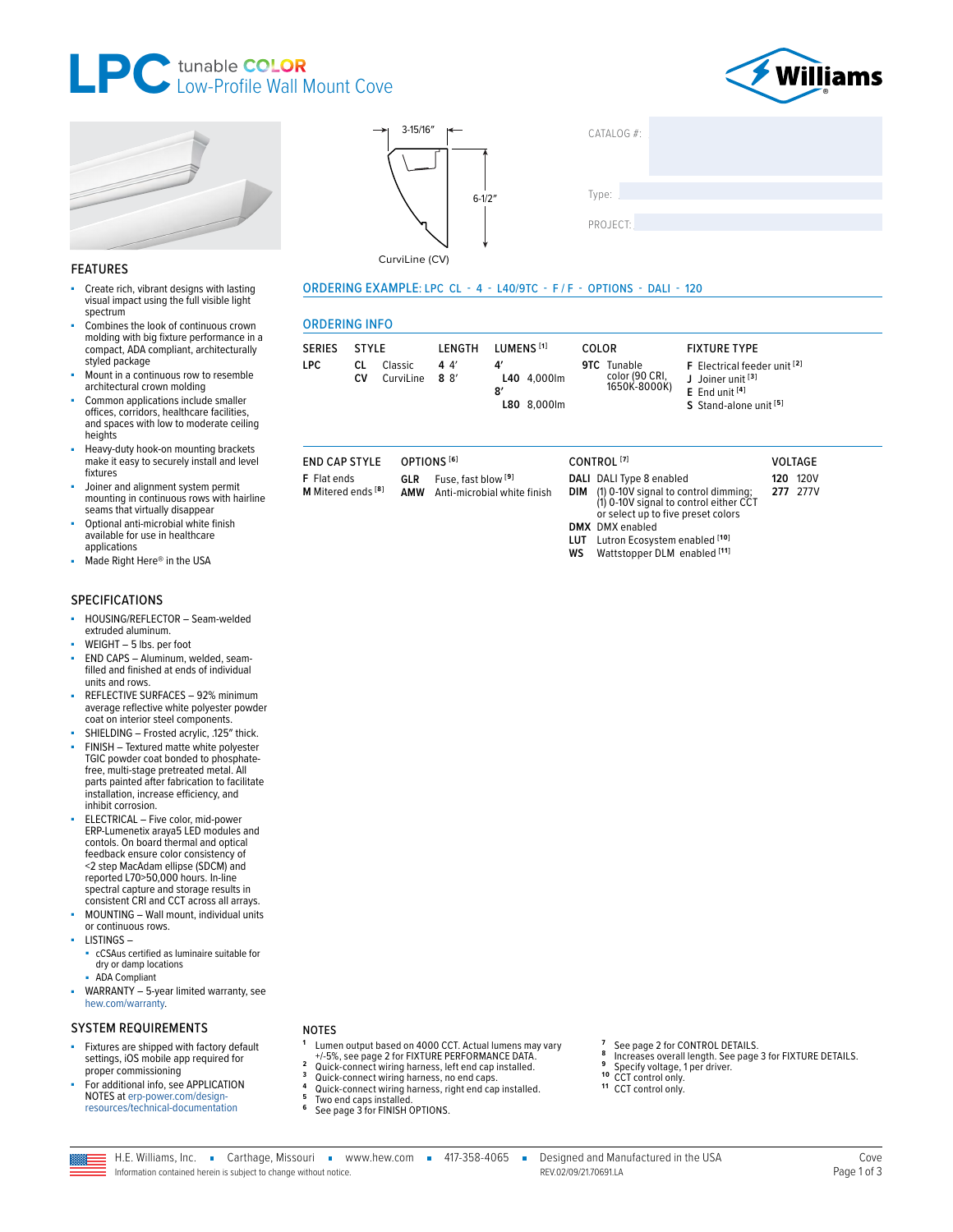## **Low-Profile Wall Mount Cove**

#### <span id="page-1-0"></span>FIXTURE PERFORMANCE DATA

|   | <b>COLOR</b> | <b>DELIVERED LUMENS</b> | POWER (W) | EFFICACY (Im/W) |
|---|--------------|-------------------------|-----------|-----------------|
|   | 4000         | 3913                    | 55.8      | 70.1            |
| ₩ | Red          | 599                     | 15.2      | 39.4            |
|   | Blue         | 363                     | 24.5      | 14.8            |
|   | Green        | 2916                    | 30.3      | 96.2            |
|   | 4000         | 7826                    | 111.6     | 70.1            |
|   | Red          | 1198                    | 30.4      | 39.4            |
| ò | Blue         | 726                     | 49.0      | 14.8            |
|   | Green        | 5832                    | 60.6      | 96.2            |

#### MULTIPLIER TABLE

|            |               | <b>CONVERSION FACTOR</b> |  |  |  |
|------------|---------------|--------------------------|--|--|--|
| <b>CCT</b> | <b>LUMENS</b> | <b>WATTAGE</b>           |  |  |  |
| 2000K      | 0.58          | 0.58                     |  |  |  |
| 2700K      | 0.85          | 0.83                     |  |  |  |
| 3000K      | 0.96          | 0.94                     |  |  |  |
| 3500K      | 0.98          | 0.97                     |  |  |  |
| 4000K      | 1.00          | 1.00                     |  |  |  |
| 5000K      | 0.99          | 0.99                     |  |  |  |
| 6000K      | 0.99          | 0.99                     |  |  |  |
| 8000K      | 0.99          | 0.99                     |  |  |  |



■ Photometrics tested in accordance with IESNA LM-79. Results shown are based on 25°C ambient temperature.<br>■ Wattage shown is average for 120V through 277V input

■ Wattage shown is average for 120V through 277V input.<br>■ Results based on 4000K, 90 CRI, actual lumens may vary +/-5%<br>■ Use multiplier table to calculate additional options.

## **PHOTOMETRY**

**LPCCL-4-L40/9TC-DALI** Total Luminaire Output: 3913 lumens; 55.8 Watts | Efficacy: 70 lm/W | 90 CRI; 4000K CCT



|               | <b>VERTICAL</b> | <b>HORIZONTAL ANGLE</b><br><b>ZONAL</b> |      |            |             |      |               |  |  |  |  |
|---------------|-----------------|-----------------------------------------|------|------------|-------------|------|---------------|--|--|--|--|
|               | <b>ANGLE</b>    | 0°                                      | 45°  | $90^\circ$ | $135^\circ$ | 180° | <b>LUMENS</b> |  |  |  |  |
|               | 90              | 3                                       | 4    | 12         | 7           | 10   |               |  |  |  |  |
|               | 95              | 33                                      | 51   | 94         | 55          | 42   | 71            |  |  |  |  |
| DISTRIBUTION  | 105             | 186                                     | 219  | 233        | 193         | 157  | 220           |  |  |  |  |
|               | 115             | 377                                     | 400  | 423        | 378         | 317  | 386           |  |  |  |  |
|               | 125             | 593                                     | 628  | 659        | 601         | 544  | 552           |  |  |  |  |
| <b>EPOWER</b> | 135             | 854                                     | 894  | 924        | 858         | 788  | 676           |  |  |  |  |
|               | 145             | 1145                                    | 1177 | 1199       | 1138        | 1076 | 723           |  |  |  |  |
| CANDLI        | 155             | 1417                                    | 1436 | 1446       | 1409        | 1358 | 654           |  |  |  |  |
|               | 165             | 1645                                    | 1648 | 1655       | 1638        | 1623 | 461           |  |  |  |  |
|               | 175             | 1759                                    | 1756 | 1770       | 1756        | 1762 | 166           |  |  |  |  |
|               | 180             | 1779                                    | 1779 | 1779       | 1779        | 1779 |               |  |  |  |  |
|               |                 |                                         |      |            |             |      |               |  |  |  |  |

| LUMEN SUMMARY | 70NF       | <b>LUMENS</b> | % FIXTURE |
|---------------|------------|---------------|-----------|
|               | $90 - 120$ | 677           | 17        |
|               | $90 - 150$ | 2628          | 67        |
|               | $90 - 180$ | 3909          | 100       |
|               | $0 - 180$  | 3913          | 100       |

## <span id="page-1-1"></span>CONTROL DETAILS

#### DIM

DALI

DALI + DALI -

| DIM- | $DIM (Int) +$<br>$DIM (CCT) +$<br>- | Fixture 1 |  | Quick<br>Connect<br>2-conductor |  | Fixture 2 |  |
|------|-------------------------------------|-----------|--|---------------------------------|--|-----------|--|
|------|-------------------------------------|-----------|--|---------------------------------|--|-----------|--|

Fixture 1 Connect Fixture 2<br>2-conductor Fixture 2 Quick

## WATTSTOPPER DLM



#### DMX

| (Satellite)<br>(Master)<br>(IN/OUT)<br>Ethernet cable |
|-------------------------------------------------------|
|-------------------------------------------------------|

#### LUTRON ECOSYSTEM

| $\Gamma$ <sub>1</sub><br>F2 | Fixture 1 | Quick<br>Connect<br>2-conductor |  | Fixture 2 |
|-----------------------------|-----------|---------------------------------|--|-----------|
|-----------------------------|-----------|---------------------------------|--|-----------|

| <b>PROTOCOL</b>      | $(1)$ DIMMING $[1]$ | $(2)$ CCT    | $(3)$ SATURATION  | $(4)$ HUE   |                                                                                                                                                                                         |
|----------------------|---------------------|--------------|-------------------|-------------|-----------------------------------------------------------------------------------------------------------------------------------------------------------------------------------------|
| $0-10V$ DIM $^{[4]}$ | $1\%$               | 1650 - 8000K | $\left[ 2\right]$ | [2]         | $100 - 0.1\%$ dimming is available when connected to 0.1% dimming capable digital controls.<br>$100 - 1\%$ dimming is available with analog $0 - 10V$ control.                          |
| DALI TYPE 8          | 0.1%                | 1650 - 8000K |                   |             | Two 0 – 10V lines can be used to control DIM and CCT independently, or program Scenes –                                                                                                 |
| LUTRON ECOSYSTEM [3] | 0.1%                | 1650 - 8000K |                   |             | in any combination of DIM, CCT, HUE and SAT — and recall them with five 0 - 10V presets.                                                                                                |
| WATTSTOPPER DLM [3]  | 0.1%                | 1650 - 8000K |                   |             | May be limited to 1% dimming by controller; see control system specification for details.<br>l — 10V signal dims module to approximately 1%. In-line power relay required to achieve 09 |
| DMX512-A-RDM [3]     | 0.1%                | 1650 - 8000K | $-100%$           | $-60^\circ$ | output.                                                                                                                                                                                 |

1-10V signal dims module to approximately 1%. In-line power relay required to achieve 0% output.